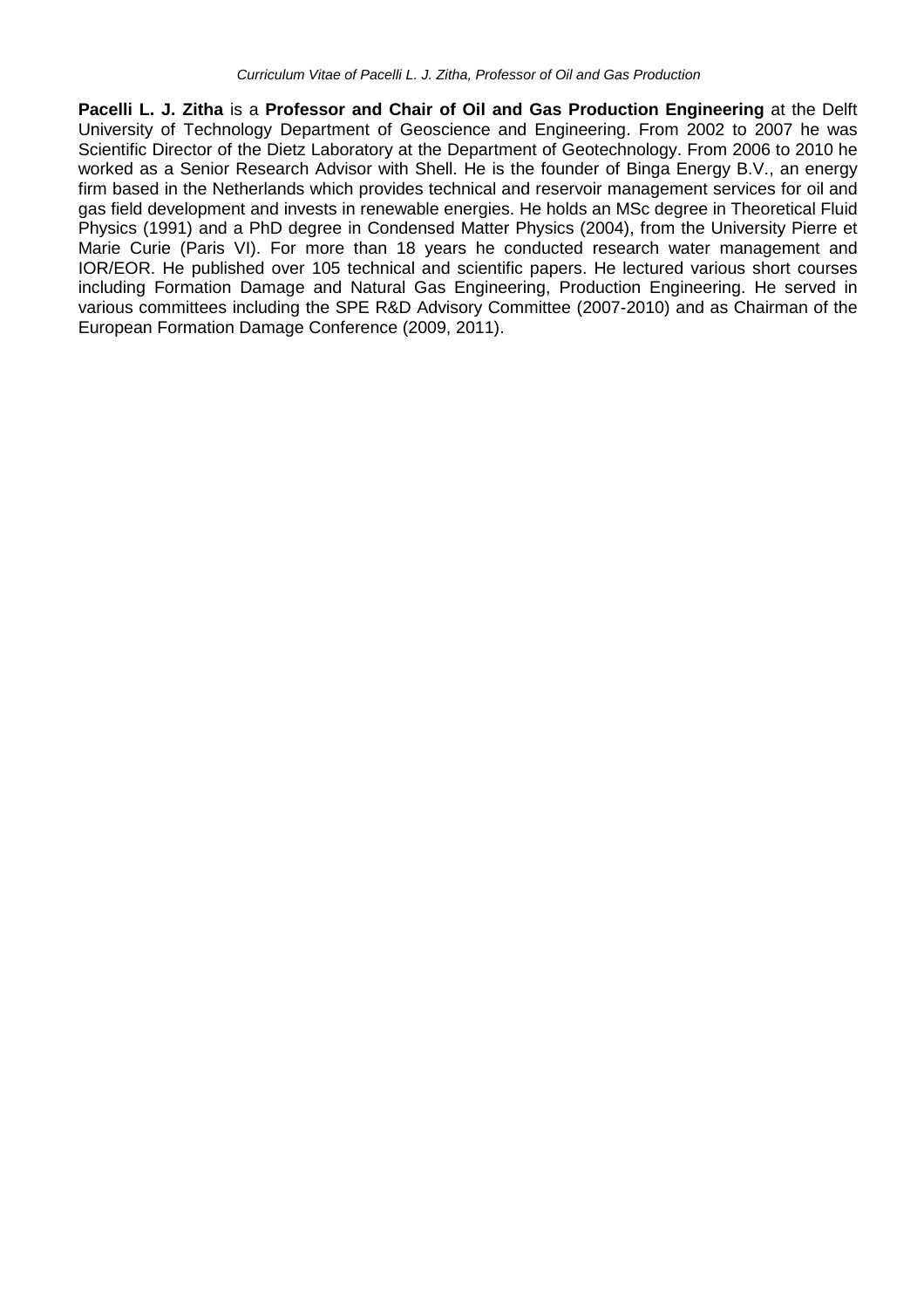|          | <b>Personal information</b> |         |                        |  |
|----------|-----------------------------|---------|------------------------|--|
| Name:    | Pacelli Lidio Jose ZITHA    | Tel∴    | +31-15-278 84 37       |  |
| Address: | Wielengahof 44              | Mob.:   | +31-6 20 61 66 71      |  |
|          | 2625 LK Delft               | Fax:    | +31-15-278 11 89       |  |
|          | The Netherlands             | E-mail: | p.l.j.zitha@tudelft.nl |  |

#### **Expertise**

Conventional and unconventional Natural Gas Geological CO<sub>2</sub> storage Complex reservoir fluid flow modelling

### **Skills**

Planning, budgeting, scheduling and reporting Stakeholder management

#### **Languages**

| Dutch      | fluent: read, written, spoken |
|------------|-------------------------------|
| English    | fluent: read, written, spoken |
| Portuguese | fluent: read, written, spoken |
| French     | fluent: read, written, spoken |

Improved and enhanced oil recovery (IOR/EOR)

Visionary, entrepreneurial and inspirational Programme initiation and management

#### **Academic Career**

Reservoir management

| 2007-present: | Professor, Chair of Oil and Gas Production                                          |  |
|---------------|-------------------------------------------------------------------------------------|--|
|               | Delft University of Technology; Department of Geotechnology; Delft, The Netherlands |  |
| 2003-2007:    | Associate Professor of Oil and Gas Production                                       |  |
|               | Delft University of Technology: Department of Geotechnology: Delft, The Netherlands |  |
| 1997-2003:    | Assistant Professor of Oil and Gas Production                                       |  |
|               | Delft University of Technology; Department of Geotechnology; Delft, The Netherlands |  |

# **Management Experience**

| 2002-2007: | Scientific Director, Laboratory of Geotechnology                                                                                                                |
|------------|-----------------------------------------------------------------------------------------------------------------------------------------------------------------|
|            | Delft University of Technology; Department of Geotechnology; Delft, The Netherlands                                                                             |
| 2004-2005: | Chairman, Students Recruitment Committee ('Voorlichtingscommissie-VOCO')<br>Delft University of Technology; Department of Geotechnology; Delft, The Netherlands |

# **Industrial Experience**<br>**2013- present** Foun

**Founder of Binga Energy, B.V.** 

- **2010- present** Senior Consultant: Staatsolie, Shell, Wintershall, TAQA Energy, Petronas, Petrochina, 3M, E.ON, Chevron
- **2007-2010:** Senior Research Advisor (on partial secondment from the Delft University of Technology) Shell International E&P, Improved/Enhanced Oil Recovery Division, Rijswijk, The Netherlands **2006-2007:** Senior Research Advisor (on partial secondment from the Delft University of Technology) Shell International E&P, Exploratory Research, Rijswijk, The Netherlands

#### **Membership**

American Physical Society (APS) Society of Rheology (SoR) Society of Petroleum Engineers (SPE) International Association of Colloid and Surface Scientists (IACIS)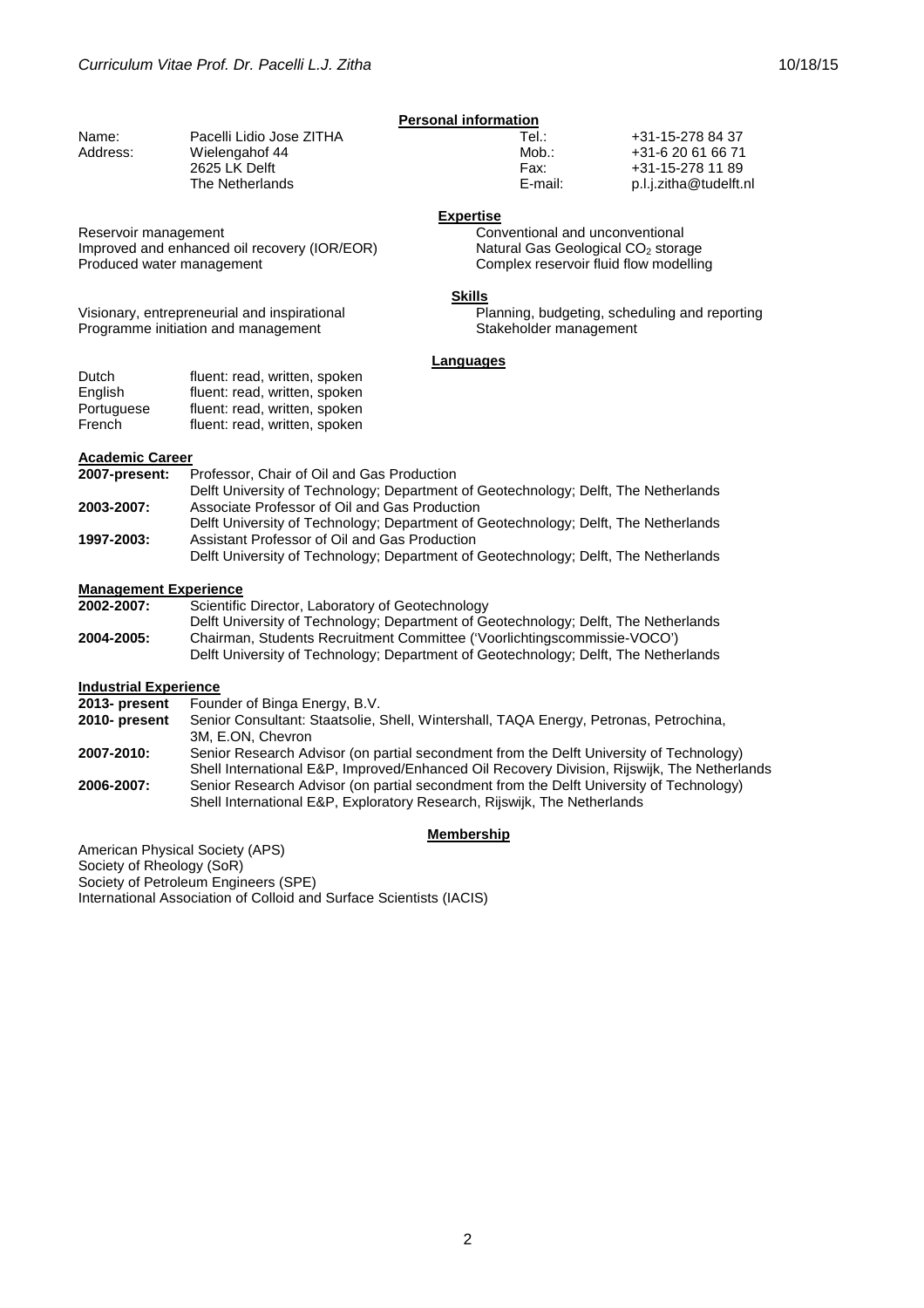#### **Professional achievements**

**1997-present:** Assistant/Associate/Full Professor and Scientific Director for the Dietz-Laboratory

- Delft University of Technology; Department of Geotechnology; Section Petroleum Engineering:
- Administrated the Dietz Laboratory (6 scientists, 12 PhD students, 15 MSc students and 9 technicians)
	- Supervised or co-supervised more than 15 Msc students and 8 PhD students
- Lecturing of petroleum engineering, polymer rheology and X-ray computed tomography courses
- Scientific, Administrative and Financial Co-ordination of multi-client and international upstream research projects:
	- 1. 2015-2019: "FA-WAG optimization for heterogeneous Reservoirs" (Duration: 4 years, Funding: 350 kEuro, Sponsor: Shell & Petronas). Ongoing (1 PhD student)
	- 2. 2013-2015: "Chemical EOR Core-flooding Experiments and Numerical Simulations" (Duration: 3 years, Funding: 800 kEuro, Sponsor: Shell). (3 Post-Doctoral Fellows)
	- 3. 2009-2015: "Reservoir Behaviour during CO<sub>2</sub> Storage into Depleted gas Reservoirs and Deep Saline Aquifers" (Duration: 5 years, Funding: 1800 kEuro, Sponsor: CATO II). (3 PhD student; 3 Post-Doctoral Fellows)
	- 4. 2008-2010: "Immiscible Foam Enhanced Oil Recovery" (Duration: 18 years, Funding: 200 kEuro, Sponsor: Shell). (1/2 PhD student)
	- 5. 2007-2009: "Feasibility Study of Foam Injection for the Draugen Field" (Duration: 2 years, Funding: 200 kEuro, Sponsor: Shell). (1/2 PhD student)
	- 6. 2007-2009: "Investigation of the Stability and Gas hydrates" (Duration: 4 years, Funding: 300 kEuro, Sponsor: Shell). Ongoing (1 PhD student)
	- 7. 2006-2010: "Investigation of the Stability and Gas hydrates" (Duration: 4 years, Funding: 300 kEuro, Sponsor: Shell). Ongoing (1 PhD student)
	- 8. 2004-2008: "Screening Criteria for Water Control in Carbonaceous Formations: an MRI and X-Ray Computed Tomography study", (Duration: 4 years, Funding: 266 kEuro, Sponsor: Saudi-Aramco). Ongoing (1 PhD Student)
	- 9. 2004-present: "Dynamics of complex fluids in porous media", (Duration: 4 years, Funding: 208 kEuro, Source: Delft Research Centre). Ongoing (1 PhD Student)
	- 10. 2003-present: "Effect of Gels on Geological Heterogeneity of Porous Media: an MRI and X-Ray Computer-Aided Tomography Study (DELFGEL)", project (Duration: 4 years, Total budget: 1 700 kEuro; Funding source: Dutch Technology Foundation (STW) 65%, Oil and Service Companies 20%, Research Institutes 15%). Ongoing (2 PhD students)
	- 11. 1999-present: "Magnetic fluids for the oil industry", (Internal budget). Patented the application of magneto-rheological fluids in oil and gas production. (4 MSc students)
	- 12. 2000-2002: "Well Treatment and Water Shutoff by Polymer Gels (WELGEL II)", joint industrial project (Duration: 2 years, Total budget: 600 kEuro; Funding source: Consortium of Oil and Service Companies 85%, Research Institutes 15%). Developed self-selective chemical for water shutoff and undertook technical planning, budgeting, scheduling of field scale water shutoff pilot test in the industry
	- 13. 1999-2004: "Foam dynamics in porous media", joint industry project (Duration: 4 years, Funding: 400 kEuro; Source: Shell 40%, Halliburton 40%, Delft University of Technology 20%). Research revealed new aspects of foam behaviour in porous media using X-ray computer tomography. (1 PhD Student: Graduated Cum Laude, 4 Msc students).
	- 14. 1997-1999: "Well Treatment and Water Shutoff by Polymer Gels (WELGEL I)", European Cooperation project (Duration: 2 years, Funding: 2 000 kEuro; Source: European Commission 50%, Oil and Service Companies 25%, Research Institutes 25%). Identified chemical for water shutoff in oil and gas wells and developed a new polymer gel for confinement of ground water contaminants. (1 PhD Student)

**1995-1997:** Associate Researcher, Delft University of Technology;

Department of Applied Earth Sciences; Section Petroleum Engineering:

- Conducted two polymer research projects:
	- 1. Polymers and Gels for (a) Enhanced oil Recovery and Water Shutoff (Budget: 30 kEuro, 100% Shell) and (b) The Confinement of Ground Water Contaminants (Budget: NOVEM 45%; European Commission 55%)
	- 2. Foams for acid diversion and Gas shutoff (Budget: 9 kEuro, 100% Shell)
- Co-supervised 4 Msc students and 2 PhD students
- Lectured three petroleum engineering courses

**1994-1995:** Post-Doctoral Researcher, Delft University of Technology;

- Department of Applied Earth Sciences; Section Petroleum Engineering:
	- Co-ordinated experimental research within European Commission project on "Screening Criteria for Polymer Flooding" expanded research programme on polymer rheology in porous media.
	- Co-Supervised of 3 MSc students and 1 PhD student
	- Lectured reservoir engineering course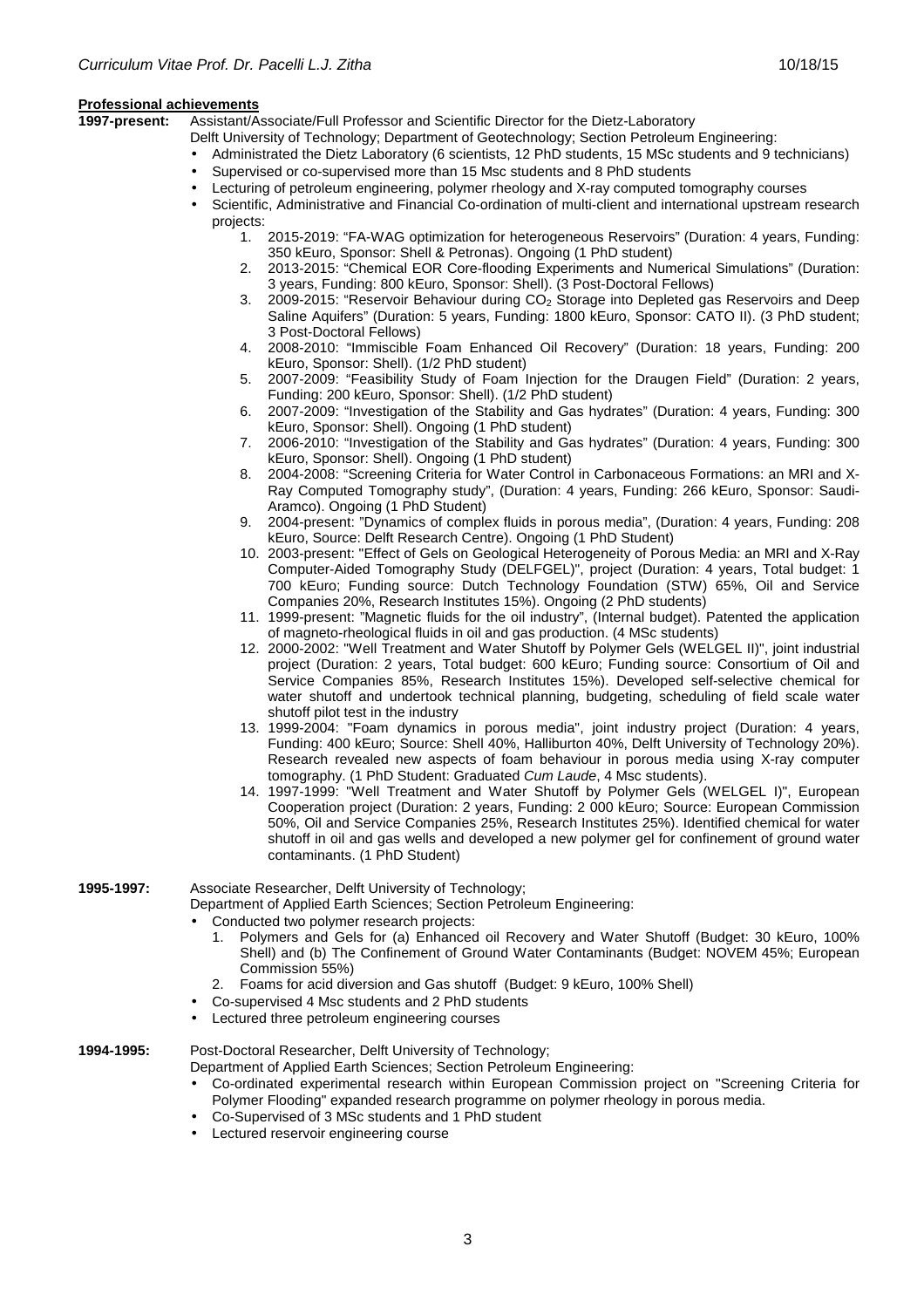# **Publications**

### **Patents**

Zitha, P.L.J., A method for oil recovery using magneto-rheological fluids, PCT Zitha, P.L.J., A method for drilling a well using magneto-rheological fluids, PCT Zitha, P.L.J. and Jansen, J.-D., Control of gas migration during cementing using magneto-rheological fluids, PCT

# **White papers**

Zitha P., Felder R., Zornes D., Brown K., and Mohanty K., Increasing Hydrocarbon Recovery Factors, http://www.spe.org/industry/increasing-hydrocarbon-recovery-factors.php

## **Refereed Journal Papers**

- 1. Peksa, AE, Wolf, KHAA and Zitha, PLJ. Bentheimer sandstone revisited for experimental purposes. Marine and Petroleum Geology, 67(November), 701-719 (2015)
- 2. Sacramento, RN, Yang, B, You, Z, Waldmann, A, Vaz, ASL, Zitha, PLJ and Bedrikovetsky, P. Deep bed and cake filtration of two-size particle suspension in porous media. Journal of Petroleum Science and Engineering, 126 (February), 201-210 (2015)
- 3. Simjoo, M and Zitha, PLJ. Modeling of foam flow using stochastic bubble population model and experimental validation. Transport in Porous Media, 107(3), 799-820. (2015)
- 4. Talebian, S.H.; Masoudi, R.; Tan, I.Mohd. and Zitha, P.L.J., Foam assisted CO2-EOR: A review of concept, challenges, and future prospects, Journal of Petroleum Science and Engineering, 120, 202-215 (2014)
- 5. Roels, S.M., Ott, H. and Zitha, P.L.J., µ-CT analysis and numerical simulation of drying effects of CO<sub>2</sub> injection into brine-saturated porous media. International Journal of Greenhouse Gas Control, 27, 146-154 (2014)
- 6. Soroush, S. , Breure, B. , Loos, Th.W. de, Zitha, P.L.J. and Peters, C.J., High-pressure phase behaviour of two polyaromatic molecules in the presence of toluene and carbon dioxide., The Journal of Supercritical Fluids, 94, 59-64 (2014).
- 7. Guo, H., Voncken, J., Opstal, T., Dams, R. and Zitha, P. L.J., Investigation of the Mitigation of Lost Circulation in Oil-Based Drilling Fluids by Use of Gilsonite, SPE Journal, Paper 1–8 (2014)
- 8. Soroush, S., Straver, E.J.M., Rudolph, E.S.J. , Peters, C.J. , Loos, Th.W. de, Zitha, P.L.J. , Vafaie-Sefti, M.. Phase behavior of the ternary system carbon dioxide + toluene + asphaltene., Fuel: the science and technology of fuel and energy, 137 (1), 405-411 (2014).
- 9. Simjoo, M., Rezaei, T., Andrianov, A. and Zitha, P.L.J., Foam stability in the presence of oil: Effect of surfactant concentration and oil type. Colloids and Surfaces A: Physicochemical and Engineering Aspects, 438, 148-158 (2013).
- 10. Simjoo, M., Dong, Y., Andrianov, A., Talanana, M. and Zitha, P.L.J., Novel insight into foam mobility control. SPE Journal, 18(3), 416-427 (2013).
- 11. Simjoo M., Dong Y., Andrianov, A., Talanana M., and Zitha P.L.J., CT Scan Study of Immiscible Foam Flow in Porous Media for Enhancing Oil Recovery, Ind. Eng. Chem. Res., 52 (18), 6221–6233 (2013)
- 12. Simjoo, M., Dong, Y., Andrianov, A., Talanana, M. and Zitha, P.L.J., Novel Insight Into Foam Mobility Control, SPE Journal, June, 416-427 (2013)
- 13. Ranganathan P., Frajzadeh R., Bruining, J. and Zitha P.L.J., Numerical Simulation of Natural Convection in Heterogeneous Porous media for CO<sub>2</sub> Geological Storage, Transport in Porous Media, 95(1), 25-54 (2012)
- 14. Guo H., Zitha P.L.J., Faber R. and Buijse M., A Novel Alkaline/Surfactant/Foam Enhanced Oil Recovery Process, SPE Journal, 17(4), 1186-1195 (2012)
- 15. Valiollahi H., Ziabakhsh Z., Zitha P.L.J., Mathematical modeling of chemical oil-soluble transport for water control in porous media, Computers & Geosciences, 45, 240–249 (2012)
- 16. Simjoo M., Nguyen Q. P., and Zitha P. L. J., Rheological Transition during Foam Flow in Porous Media, Ind. Eng. Chem. Res., 51 (30), 10225–10231(2012)
- 17. Andrianov A., Farajzadeh R., Mahmoodi-Nick M., Talanana M., and Zitha P. L. J., Immiscible Foam for Enhancing Oil Recovery: Bulk and Porous Media Experiments, Ind. Eng. Chem. Res., 51(5), 2214–2226 (2012)
- 18. Ranganathan P., van Hemert, P., Rudolph S., Zitha P.L.J., Numerical Modeling of CO2 Mineralization during Storage in Deep Saline Aquifers, Energy Procedia, 4, 4538-4545 (2011)
- 19. He, Y., Rudolph, E. S. J. , Zitha, P.L.J. and Golombok, M., Kinetics of and methane hydrate formation: An experimental analysis in the bulk phase, Fuel, 90(1), 272-280 (2011)
- 20. Farajzadeh R., Ranganathan P., Zitha P.L.J. and Bruining J., The Effect of Heterogeneity on the Character of Density-Driven Natural Convection of CO<sub>2</sub> Overlying a Brine Layer, Advances in Water Resources 34, 327-339 (2011)
- 21. Du D. X., Zitha P. L. J. and Vermolen F. J., Numerical Analysis of Foam Motion in Porous Media Using a New Stochastic Bubble Population Model, Transport in Porous Media, 86, 2, 461-474 (2011)
- 22. Farajzadeh R., Andrianov A., Zitha P. L. J., Investigation of Immiscible and Miscible Foam for Enhancing Oil Recovery, Ind. Eng. Chem. Res., 49(4), 1910-1919 (2010)
- 23. Zitha P. L. J. and Du D. X., A New Stochastic Bubble Population Model for Foam Flow in Porous Media, Transp Porous Med, 83, 603–621 (2010)
- 24. Golombok, M., Ineke, E., Luzardo, J.-C.R., He, Y.Y. and Zitha, P.L.J., Resolving CO<sub>2</sub> and Methane Hydrate Formation Kinetics, Environmental Chemistry Letters, 7(4), 325-330 (2009)
- 25. Farajzadeh R., Krastev, R. and Zitha P.L.J., Gas Permeability of Foam Films Stabilized by an α-Olefin Sulfonate Surfactant, Langmuir, 25(5), 2881-2886 (2009)
- 26. Farajzadeh, R., Andrianov, A., Bruining, J. and Zitha P. L. J., Comparative Study of  $CO_2$  and N<sub>2</sub> Foams in Porous Media at Low and High Pressure−Temperatures, Ind. Eng. Chem. Res. 48(9), 4542-4552 (2009)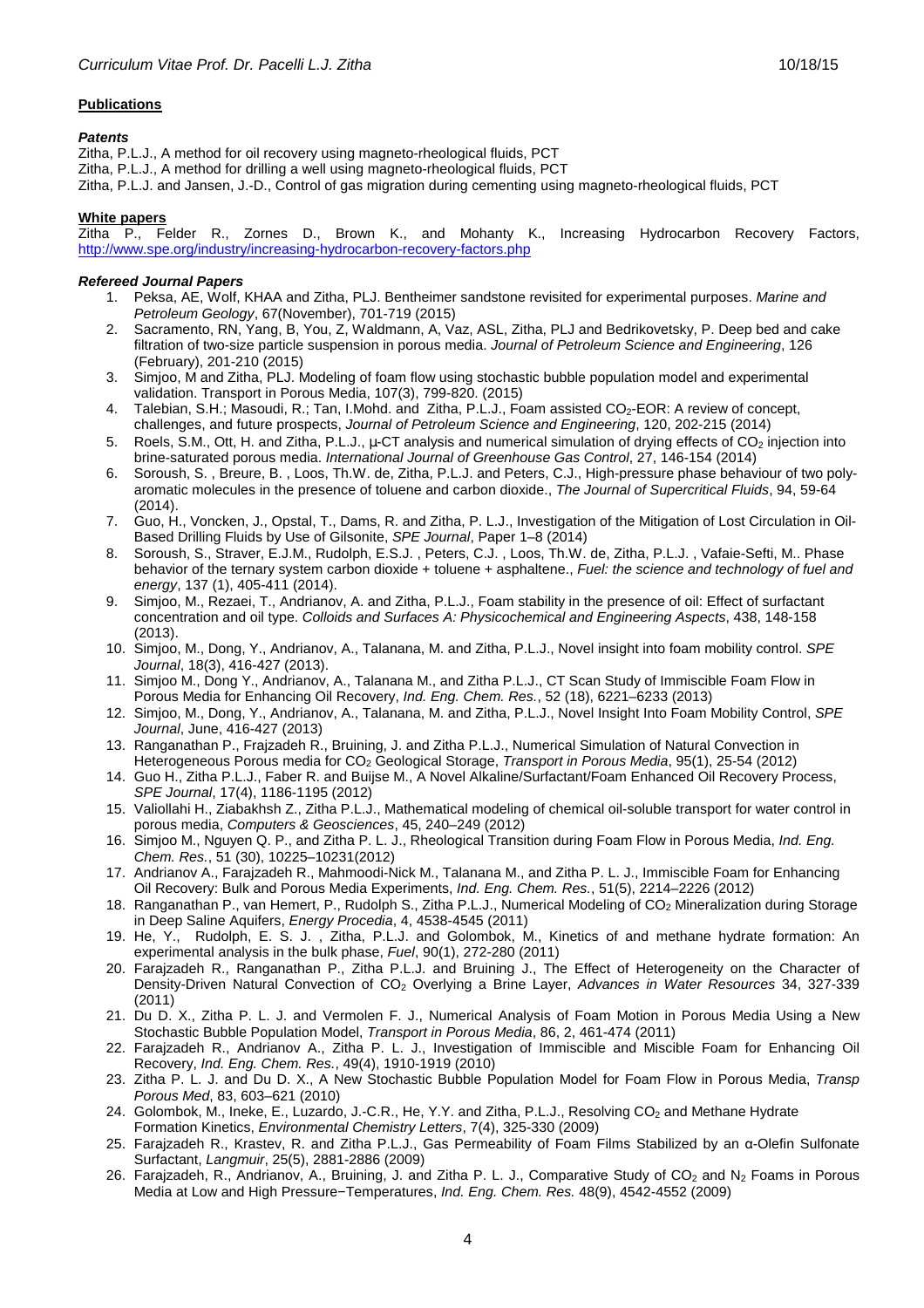- 27. Farajzadeh R., Zitha P. L. J., Bruining J., Enhanced Mass Transfer of CO<sub>2</sub> into Water: Experiment and Modeling Ind. Eng. Chem. Res., 48(13), 6243-6431 (2009)
- 28. Zinati F. F., Farajzadeh R., Currie P. K. and Zitha P. L. J., Modeling of External Filter Cake Build-up in Radial Geometry, Petroleum Science and Technology, 27(7), 746-763 (2009)
- 29. Vermolen F. J., Gholami Gharasoo M., Zitha, P. L. J. and Bruining J., Numerical Solutions of Some Diffuse Interface Problems: The Cahn-Hilliard Equation and the Model of Thomas and Windle, International Journal for Multiscale Computational Engineering, 7(6)523–543(2009)
- 30. Al-Muntasheri, G.A., Nasr-El-Din, H.A. and Zitha, P.L.J., Gelation Kinetics and Performance Evaluation of an Organically Cross-linked Gel at High Temperature and Pressure, SPEJ, (2008).
- 31. Al-Muntasheri, G.A., Zitha, P.L.J. and Nasr-El-Din, H.A., A New Organic Gel for Water Control: A Computed Tomography Study, SPEJ, (2008).
- 32. Al-Muntasheri, G.A., Nasr-El-Din, H.A., Peters, J.A. and Zitha, P.L.J.: Thermal Decomposition and Hydrolysis of Polyacrylamide Co-tert-butyl Acrylate, European Polymer J., 44, 1225-1237 (2008).
- 33. Farajzadeh R., Krastev R., Zitha P. L. J., Foam films stabilized with alpha olefin sulfonate (AOS), Colloids and Surfaces A: Physicochemical and Engineering Aspects 324: 1-3. 35-40 (2008)
- 34. Castelijns H. J., Huinink H. P., Zitha P. L. J., Characterization of interfacial effects during reactive transport with MRI methods, Coll. Surf. A, 309 (1-3), 151-158 (2007)
- 35. Castelijns H. J., Scherer G. W., Pel L., Zitha P. L. J., Permeability reduction in porous materials by in situ formed silica gel, J. Appl. Phys., 102, 114901 (2007)
- 36. Castelijns H. J., Huinink H. P., Pel L., Zitha P. L. J., The effect of pH on coupled mass transfer and sol-gel reaction in a two-phase system, J. Phys. Chem. B, 111, 12383-12388 (2007)
- 37. Elewaut K. and Zitha P. L.J., Coupled mass transfer and reaction in water of an oil soluble chemical: A CT scan study, Coll. and Surf. A: Phys. and Eng. Aspects, 310, (1-3), 46-54 (2007)
- 38. Al-Muntasheri, G.A., Nasr-El-Din, H.A., Peters, J.A. and Zitha, P.L.J., Investigation of a High Temperature Organic Water Shutoff Gel: Reaction Mechanisms, SPE Journal, 11(4), pp. 497-504 (2006).
- 39. Farajzadeh, R. Salimi, H. Zitha, P.L.J. and Bruining J., Numerical simulation of density-driven natural convection in porous media with application for CO<sub>2</sub> injection projects, International Journal of Heat and Mass Transfer, 50 (25-26). 5054-5064 (2007).
- 40. Farajzadeh R., Barati A., Delil H.A., Bruining J., Zitha P.L.J., Enhanced mass transfer of CO2 into water and surfactant solutions, Petroleum Science and Technology, 25(12), 1493-1511(2007)
- 41. Al-Muntasheri, G.A., Nasr-El-Din, H.A., P.L.J. Zitha, P.L.J: Gelation Kinetics of an Organically Cross-linked Gel at High Temperature and Pressure, Society of Petroleum Engineers' Journal, accepted, (2007).
- 42. Castelijns, H.J., Huinink, H.P., Pel, L., and Zitha, P.L.J., Analysis of coupled mass transfer and sol-gel reaction, J. Appl. Phys., 100 (2007)
- 43. Farajzadeh, R. Krastev R. and Zitha, P. L.J., Foam film and monolayer permeability: Theory and experiments, in press, Advances in Colloids and Surfaces, 137(1), 27-44 (2008)
- 44. Elewaut, K. and Zitha, P.L.J., Coupled mass transfer and reaction in water of an oil soluble chemical: a CT scan study, Colloids Surf. A: Physicochemi. Eng. Aspects 310 (1–3), 46–54 (2007)
- 45. Castelijns, H.J., Huinink, H.P. and Zitha, P.L.J., Characterization of interfacial effects during a reactive transport with MRI methods, in press, Colloids Surf. A: Phys.-Chemi. Eng. Aspects (2007)
- 46. Du, D.-X. Beni, A.-N. and Zitha P. L.J., Effect of Water Solubility on Carbon Dioxide Foam Flow in Porous Media: an X-Ray Computed Tomography Study, in press, J. of Petroleum Science and Engineering, (2007)
- 47. Nguyen, Q. P., Currie, P. K., Buijse, M. and Zitha, P. L. J. Mapping of Foam Mobility in Porous Media, in press, J. of Petroleum Science and Engineering, (2007)
- 48. Castelijns, H. J., Huinink H. P., Pel L., Zitha P. L. J., Analysis of coupled mass transfer and sol-gel reaction in a twophase system, J. Appl. Phys. 100, 024916/1–9 (2006)
- 49. Zitha, P.L.J. and Vermolen, F.J., Self-Similar Solutions for the Foam Drainage Equation, Transport in Porous Media, 63(1), 195-200 (2006)
- 50. Al-Muntasheri, G.A, Nasr-El-Din, H.A., Peters, J.A. and Zitha, P.L.J.: Investigation of a High Temperature Organic Water Shut-off Gel: Reaction Mechanisms, SPEJ, 11(4), 497-504 (2006).
- 51. Zitha, P.L.J., Nguyen, Q.P., Currie, P.K., and Buijs, M.A., Coupling of foam drainage and viscous fingering in porous media revealed by X-ray computed tomography, Transport in Porous Media, 64(3), 301-313 (2006)
- 52. Al-Abduwani, F.A.H., Farajzadeh, R., van den Broek, W.M.G.T., Currie, P.K., and Zitha, P.L.J., Filtration of micronsized particles in granular media revealed by X-ray Computed Tomography, Rev. of Scientific Inst., 76 (2005)
- 53. Nguyen, Q.P., Currie, P.K., and Zitha, P.L.J., Effect of Cross-Flow on Foam-Induced Diversion in Layered Formations, Soc. Petrol. Eng. Journal, March, 54-65, (2005)
- 54. Nguyen, Q.P., Zitha, P.L.J., and Currie, P.K., Motion of foam film in diverging-converging channels, Journal of Colloid and Interface Science, 271, 473-484 (2004)
- 55. Darwish, M.I.M., Rowe, R., van der Maarel, J.R.C., Pel, L., Huinink, H., and Zitha, P.L.J., Contaminant Containment using Polymer Gel Barriers, The Canadian Geotechnical Journal, 41, 106-117 (2004)
- 56. Darwish, M.I.M., van der Maarel, J.R.C. and Zitha, P.L.J., Ionic transport in polyelectrolyte gels: model and NMR investigations, Macromolecules, 37, 2307-2312 (2004)
- 57. Darwish, M.I.M., McCray, J.E., Currie, P.K., and Zitha, P.L.J., Polymer-Enhanced DNAPL Flushing From Low Permeability Media: An Experimental Study, Ground Water Monitoring and Remediation, 23(2), 92-101 (2003)
- 58. Te Nijhenhuis, K., Menert, A., and Zitha, P.L.J., Viscoelastic behavior of partly hydrolyzed polyacrylamide/chromium(III) gels, Rheologica Acta, 42, 132-141 (2003)
- 59. Zitha, P.L.J., Foam Drainage in Porous Media, Transport in Porous Media, 52, 1-16 (2003)
- 60. Zitha, P.L.J., Botermans, C.W., van der Hoek, J., and Vermolen, F.J., Control of Flow through Porous Media using Polymer Gels, Journal of Applied Physics, 92(2), 1143-1153 (2002)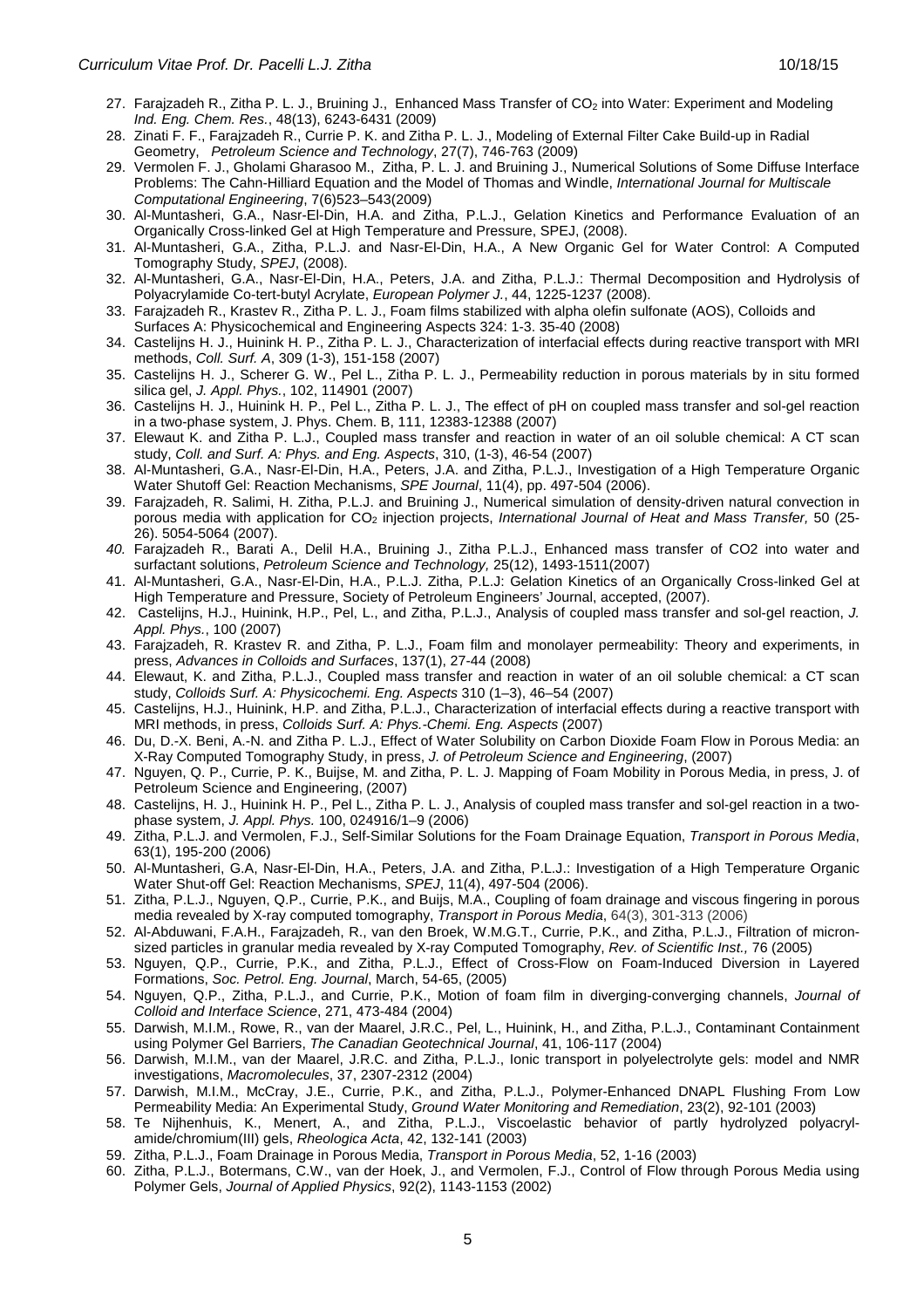- 61. Boukhelifa, L., Zitha, P.L.J., and Vermolen, F., Numerical Analysis of Layer and Bridging Adsorption of Flexible Polymers in Porous Media, Colloids and Surfaces A: Physicochemical and Engineering Aspects, 204, 153-168 (2002)
- 62. Nguyen, Q.P., Zitha, P.L.J., and Currie, P.K., Effect of Foam Films on Gas Diffusion, Journal of Colloid and Interface Science, 248, 467-476 (2002)
- 63. Darwish, M.I.M., van der Maarel, J.R.C., Pel, L., Huinink, H., and Zitha, P.L.J., Polymer Gel Barriers for Contaminant Containment, in Environmental Geotechnics, L.G. de Mello and M. Almeida (Eds.), Balkema Publisher, Vol.1, 77-82 (2002)
- 64. Zitha, P.L.J., Chauveteau, G., and Léger, L., Unsteady-State Flow of Water Soluble Polymers in Porous Media, Journal of Colloid and Interface Science, 234(2), 269-283 (2001)
- 65. Vermolen, F.J., Zitha, P.L.J., and Bruining, J., A model for a viscous pre-flush prior to gelation in a porous medium, Journal of Computation and Visualization in Science, 4, 205-212 (2001)
- 66. Darwish, M.I.M., van der Maarel, J.R.C., Pel, L., Huinink, H., and Zitha, P.L.J., Polymer Gel Barriers for Waste Disposal Facilities, in Geotechnical Engineering: Meeting Society's Needs, edited by K.K.S. Ho and K.S. Li (Eds.), Balkema Publisher, Vol. 1, 225-230 (2001)
- 67. Zitha, P.L.J., Kinetics of the bridging adsorption of flexible chains in porous media, C.R. Acad. Sci. Paris, t. 2, Série IV, 787 (2001)
- 68. Zitha, P.L.J. and Botermans, C.W., Bridging adsorption of flexible polymers in low-permeability porous media, SPE Production & Facilities, 13 (1), 15-20 (1998)
- **69.** Zitha, P.L.J., Effects of bridging-adsorption of macromolecules on the flow of linear flexible polymer solutions in porous media, C.R. Acad. Sci., Paris, t. 320, Série IIb, p. 447-453 (1995)

#### **Refereed Conference Papers**

- 1. Overveldt, A. S. (van), Guo H., de Blok G., Bedrikovetsky, P., Zitha P. L.J., A CT Scan Study of the Leakoff of Oil-Based Drilling Fluids, Paper SPE 151856 in Proc. SPE International Symposium and Exhibition on Formation Damage Control, Lafayette, Louisiana, USA,15-17 February (2012)
- 2. Guo H., Voncken J., Opstal T., Dams R., Zitha P.L.J., Investigation of the Mitigation of Lost Circulation in Oil-Based Drilling Fluids Using Additives, Paper SPE 151751 in Proc. SPE International Symposium and Exhibition on Formation Damage Control, Lafayette, Louisiana, USA,15-17 February (2012)
- 3. Simjoo M., Dong, Y., Andrianov A., Talanana M., and Zitha P. L.J., Novel Insight into Foam Mobility Control, Paper SPE 15338 in Proc. International Petroleum Technology Conference, Bangkok, Thailand, 7-9 February (2012)
- 4. Simjoo M., Dong Y., Andrianov A., Talanana, M. and Zitha P.L.J., A CT Scan Study of Immiscible Foam Flow in Porous Media for EOR, Paper SPE 155633 in Proc. SPE EOR Conference at Oil and Gas West Asia, Muscat, Oman, 16-18 April (2012)
- 5. Andrianov, A., Farajzadeh R., Mahmoodi Nick, M., Talanana, M. and Zitha P.L.J., Foam for enhancing oil recovery: bulk and porous media experiments, Paper SPE 143578, Proc. SPE Enhanced Oil Recovery Conference, Kuala Lumpur, Malaysia, 19–21 July (2011).
- 6. Simjoo, M , Nguyen Q.P. and Zitha, P.L.J., Rheological Transition during Foam Flow in Porous Media, Proc. 2011 SPE Saudi Arabia Section Technical Symposium and Exhibition, Al-Khobar, Saudi Arabia, 15–18 May 2011
- 7. Guo H., Faber R., Buijse M. and Zitha P. L. J., A Novel Alkaline-Surfactant-Foam EOR process, Proc. SPE Enhanced Oil Recovery Conference, Kuala Lumpur, Malaysia, 19–21 July 2011.
- 8. Farajzadeh R., Ranganathan P., Zitha P.L.J., and Bruining J., The Effect of Heterogeneity on the Character of Density-Driven Natural Convection of CO2 Overlying a Brine Layer, Paper SPE 138168 in Proc. Canadian Unconventional Resources and International Petroleum Conference, Calgary, Alberta, Canada, 19-21 October (2010)
- 9. Zhou J., Dong Y., de Pater, C.J., and Zitha P. L.J., Experimental Study of Hydraulic Fracturing Caused by Polymer Injection in Unconsolidated Heavy Oil Reservoirs, Paper SPE 131261 in Proc. International Oil and Gas Conference and Exhibition in China, Beijing, China8-10 June (2010)
- 10. Zhou J., Dong Y., de Pater, C.J., and Zitha P. L.J., Experimental Study of the Impact of Shear Dilation and Fracture Behavior During Polymer Injection for Heavy Oil Recovery in Unconsolidated Reservoirs, Paper SPE 137656 in Proc. Canadian Unconventional Resources and International Petroleum Conference, Calgary, Alberta, Canada, 19- 21 October (2010)
- 11. Delavarmoghaddam A., Mirhaj S.A. and Zitha P.L.J., Gas Condensate Productivity Improvement by Chemical Wettability Alteration, Paper SPE 122225 in Proc. 8th European Formation Damage Conference, Scheveningen, The Netherlands, 27-29 May (2009)
- 12. Simjoo M., Mahmoodi-Nick M., and Zitha P. L. J., Effect of Oil Saturation on Foam for Acid Diversion, Paper SPE 122152 in Proc. 8th European Formation Damage Conference, Scheveningen, The Netherlands, 27-29 May (2009)
- 13. New Insights into Application of Foam for Acid Diversion
- 14. Farajzadeh R., Andrianov A., Bruining H. and Zitha P.L.J., Paper SPE 122133 in Proc. 8th European Formation Damage Conference, Scheveningen, The Netherlands, 27-29 May (2009)
- 15. Dorp Q. T. (van), Slijkhuis M., and Zitha P.L.J., Salt Precipitation in Gas Reservoirs, Paper 12214 in Proc. 8th European Formation Damage Conference, , Scheveningen, The Netherlands, 27-29 May (2009)
- 16. Al-Muntasheri G.A. and Zitha, P.L.J., Gel under Dynamic Stress in Porous Media: New Insights using Computed Tomography Source SPE Saudi Arabia Section Technical Symposium, AlKhobar, Saudi Arabia, 9-11 May (2009)
- 17. M. Simjoo, A. Dadvand Koohi, M. Vafaie-Sefti, and P. L. J. Zitha, Water Shut-Off in a Fractured System Using a Robust Polymer Gel Paper SPE in Proc. 8th European Formation Damage Conference, Scheveningen, The Netherlands, 27-29 May (2009)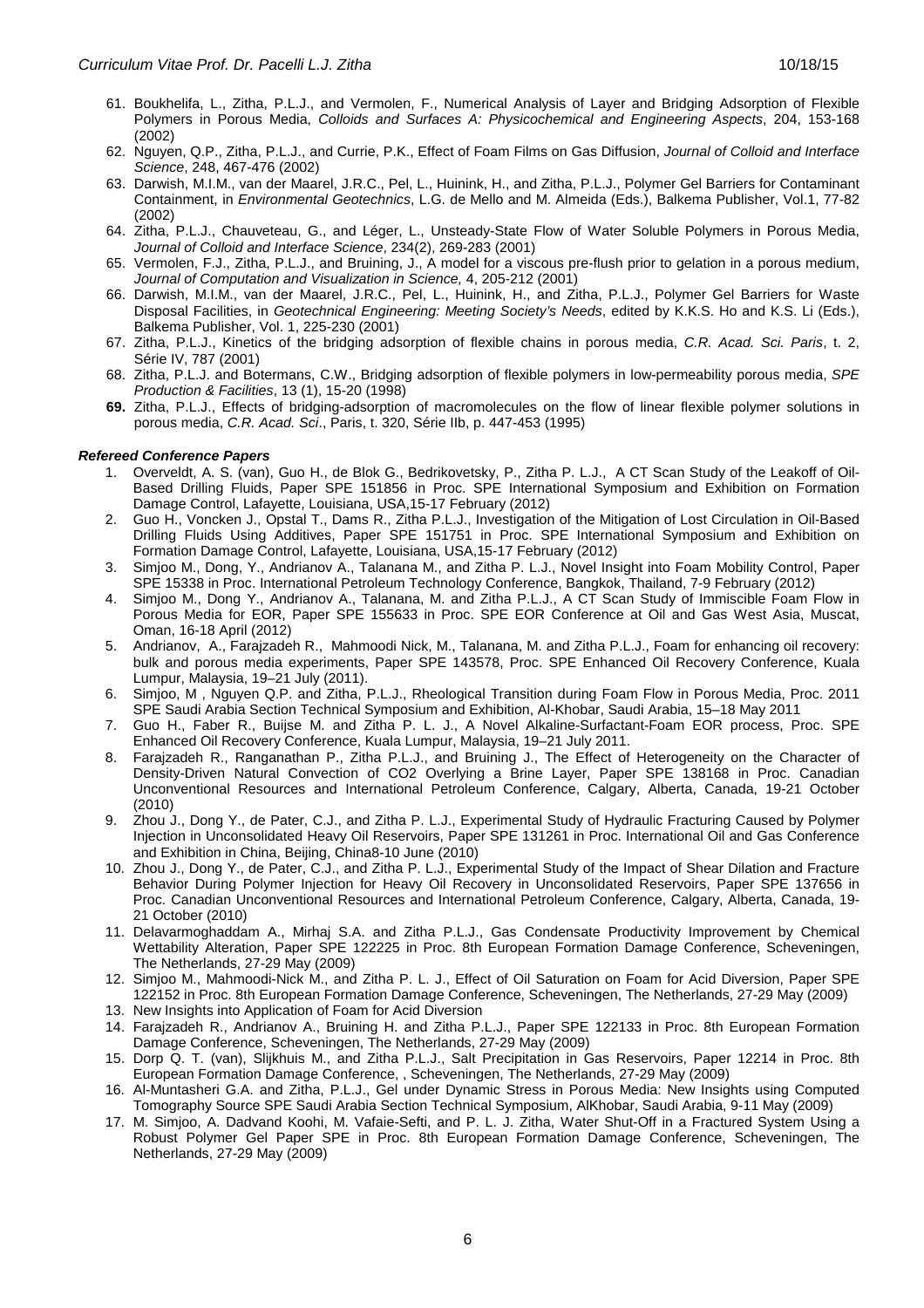- 19. Farajzadeh, R., Andrianov, A. and P.L.J. Zitha, Foam assisted oil recovery at miscible and immiscible conditions, Paper SPE 126410 in Proc. Kuwait International Petroleum Conference and Exhibition, Kuwait City, Kuwait, 14-16 December (2009)
- 20. Farshbaf Zinati, F. Farajzadeh, R. and Zitha P.L.J., Foam Modeling in Heterogeneous Reservoirs Using Stochastic Bubble Population Approach, Paper SPE 113358 in Proc. SPE/DOE Symposium on Improved Oil Recovery, Tulsa, Oklahoma, USA, 20-23 April (2008)
- 21. Farajzadeh, R. H. Salimi, P.L.J. Zitha, J. Bruining, Numerical simulation of density-driven natural convection in porous media with application for CO2 injection projects, SPE 107381, EUROPEC London, The UK (2007)
- 22. Farajzadeh, R. Delil, H.A. Zitha, P.L.J. Bruining. J. Enhanced mass transfer of CO2 into water and oil by natural convection, SPE 107380, EUROPEC London, The UK (2007)
- 23. Farshbaf Zinati F., Farajzadeh R., Currie P.K., Zitha P.L.J., Modeling of external filter cake build-up in radial geometry, SPE 107638, European Formation Damage Conference, The Netherlands (2007)
- 24. Farshbaf Zinati, F. Farajzadeh R., P.L.J. Zitha, Modeling and CT scan study of the effect of core heterogeneity on foam flow for acid diversion, SPE 107790, European Formation Damage Conference, The Netherlands (2007)
- 25. M.D. Carretero Carralero, R. Farajzadeh, D.X. Du, P.L.J. Zitha, Modeling and CT scan study of foams for acid diversion", SPE 107795, , European Formation Damage Conference, The Netherlands (2007)
- 26. Zitha, P.L.J., Du D.-X. and Vermolen, F.J., Numerical Analysis of Foam Motion in Porous Media Using a New Stochastic Bubble Population Model, ECMOR (2006)
- 27. Zitha, P.L.J., Du D.-X., Uijttenhout, M.G.H. and Nguyen, Q.P., Numerical Analysis of a New Stochastic Bubble Population Foam Model, Paper SPE 99747 presented at the 2006 SPE/DOE Symposium on Improved Oil Recovery held in Tulsa, Oklahoma, U.S.A., 22–26 April 2006.
- 28. Zitha, P. L.J., A new stochastic bubble population model for foam in porous media, SPE 98976 presented at the SPE/DOE Symposium on Improved Oil Recovery, Tulsa, Oklahoma, U.S.A., 22–26 April 2006.
- 29. Du, D.-X., Carbon Dioxide Foam Rheology in Porous Media: a CT Scan Study, SPE 97552 for the SPE International Improved Oil Recovery Conference in Asia Pacific (IIORC), Kuala Lumpur, Malaysia, 5-6 December 2005
- 30. Al-Muntasheri, G. A., Nasr-El Din, H. A., Peters J. and Zitha P.L.J., Investigation of a High Temperature Organic Water Shutoff Gel: Reaction Mechanisms, SPE 97552 for the SPE International Improved Oil Recovery Conference in Asia Pacific (IIORC), Kuala Lumpur, Malaysia, 5-6 December 2005
- 31. van der Net, A. and Zitha, P.L.J., New Method for the Determination of Foam Capillary Pressures in Porous Media, SPE 96988 for the SPE Annual Technical Conference and Exhibition, Dallas, TX, USA, 9-12 October 2005
- 32. Castelijns, H.J., Pel, L., Huinink, H.P., and Zitha, P.L.J., Investigation of reactive transport phenomena for modification of two-phase flow using NMR, SPE 94559 presented at the SPE 6th European Formation Damage Conference, Scheveningen, The Netherlands, 25-27 May 2005
- 33. Elewaut, K., Stavland, A., Zaitoun, A., Krilov, Z., and Zitha, P.L.J., Investigation of a Novel Chemical for Bullhead Water Shutoff Treatments, SPE/IADC 94660, 6th European Formation Damage Conference, Scheveningen, The Netherlands, 25-27 May 2005
- 34. Nguyen, Q.P., Zitha, P.L.J., Currie, P.K., and Rossen, W.R., CT Study of Liquid Diversion with Foam, SPE 93949 presented at the 2005 SPE Production and Operations Symposium held in Oklahoma City, OK, USA, 17–19 April 2005
- 35. Elewaut, K. and Zitha, P.L.J., Water Shutoff Using Oil-Soluble Chemicals: an X-ray CT study, Proceedings EAGE IOR Conference, 13th European Symposium on Improved Oil Recovery, Budapest, Hungary, 25-27 April 2005
- 36. Nguyen, Q.P., Currie, P.K., and Zitha, P.L.J., Determination of Foam Induced Fluid Partitioning in Porous Media using X-ray Computed Tomography, SPE 80245 prepared for presentation at the SPE International Symposium on Oilfield Chemistry held in Houston, Texas, USA, 5–8 February 2003
- 37. Zitha, P.L.J., Nguyen, Q.P., and Currie, P.K., Effect of Flow Velocity and Rock Layering on Foam Flow: an X-ray Computed Tomography Study, SPE 80530, presented at the SPE Asia Pacific Oil and Gas Conference and Exhibition held in Jakarta, Indonesia, 15–17 April 2003
- 38. Zitha, P.L.J., Mandzi, D., Vermolen, F., and Darwish, M.I.M., Modeling of polymer adsorption under near-wellbore flow conditions, SPE 82256 presented at the SPE European Formation Damage Conference held in The Hague, The Netherlands 13-14 May 2003
- 39. Darwish, M.I.M., Zitha, P.L.J., van der Maarel, J.R.C., and Pel, L., Polymer Gel Barriers for Waste disposal Facilities, Proceed. 14th Southeast Asian Geotechnical Conference, 10-14 December 2001
- 40. Zitha, P.L.J., In-Depth Filtration of Macromolecules Induced by Bridging Adsorption in Porous Media, SPE 68680, Proceed. Soc. Petrol. Eng. European Formation Damage Conference, The Hague, The Netherlands, 21-22 May 2001
- 41. Zitha, P.L.J., Prediction of Polymer Viscosity Reduction in Pores Using an Exact Depletion Profile, SPE 68681, Proceed. Soc. Petrol. Eng. European Formation Damage Conference, The Hague, The Netherlands, 21-22 May 2001
- 42. van der Hoek, J., Botermans, C.W., and Zitha, P.L.J., Full Blocking Mechanism of Polymer Gels for Water Control, SPE 68982, Proceed. Soc. Petrol. Eng. European Formation Damage Conference, The Hague, The Netherlands, 21-22 May 2001
- 43. Zitha, P.L.J., Chauveteau, G., Zaitoun, A., Permeability dependent Propagation of Polyacrylamides under Near-Wellbore Flow Conditions, SPE 28955, paper presented at the Intern. Symposium on Oilfield Chemistry (1995), San Antonio, TX, 14-17 February 1995
- 44. Denijs, K.F.J., Zitha, P.L.J., Hensens, H.C., and te Nijenhuis, K., Near-Wellbore Formation Damage by Polyacrylates: Effects of pH and salinity, SPE 39465. Proceedings SPE Int. Symp. on Formation Damage Control,